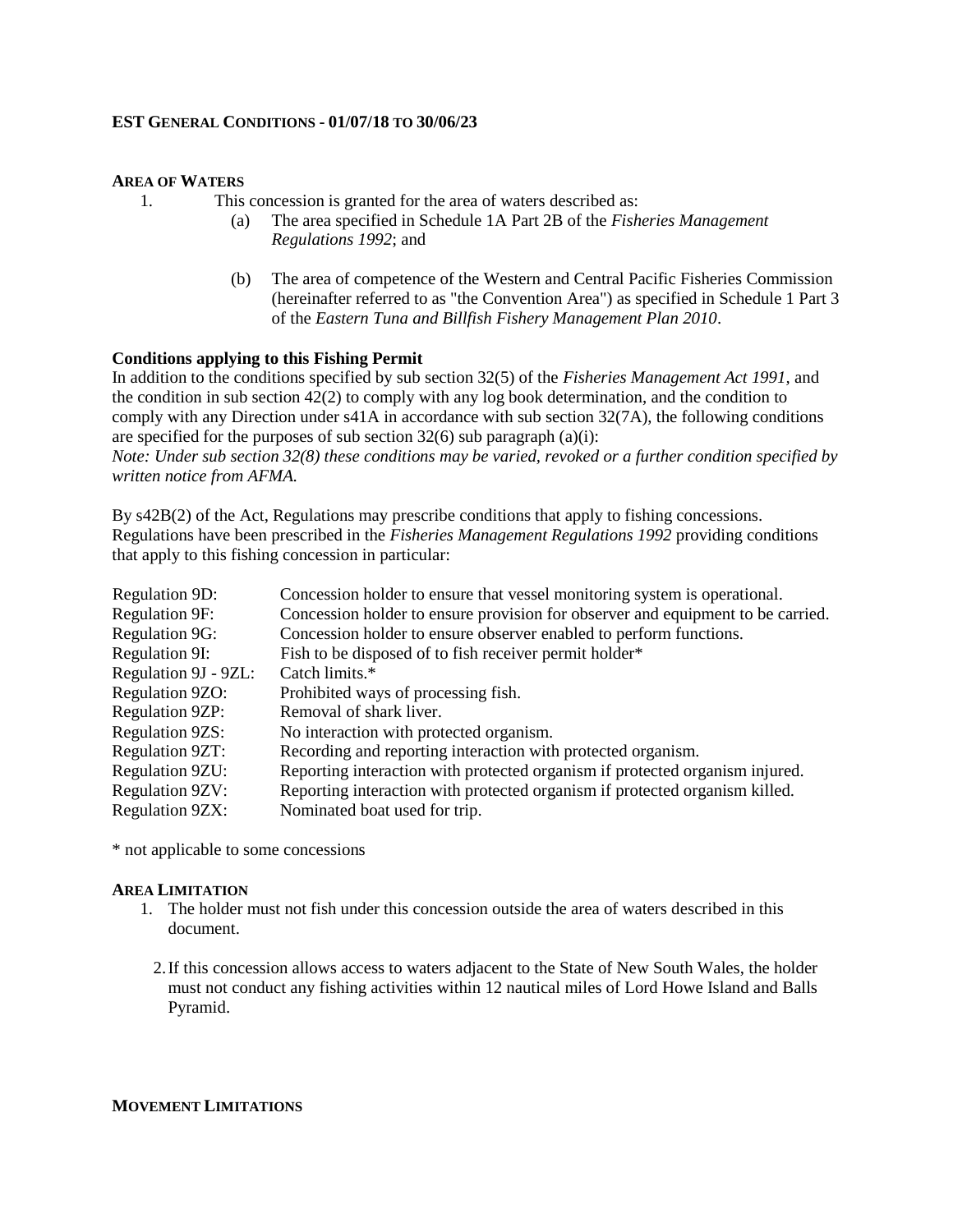- 3. While the holder is fishing in the Convention Area as detailed in 1. (b) of the area of waters, the holder must not intentionally fish within 1 nautical mile of a data buoy or intentionally interact with a data buoy.
- 4. Interacting with a data buoy includes, but is not limited to, encircling the buoy with fishing gear; tying up to or attracting the boat, or any fishing gear, part or portion of the boat, to a data buoy or its mooring; or cutting a data buoy anchor line.
- 5. If the holder unintentionally comes into contact with a data buoy while fishing they must remove any entangled fishing gear with as little damage to the data buoy as possible.
- 6. The holder must report any data buoys observed to be damaged to AFMA. The report must be sent by fax (+612 6225 5440) or email monitoring@afma.gov.au and include:
	- (a) The date of observation;
	- (b) The buoy location; and
	- (c) Any discernable identifying information contained on the data buoy.

*Note: Data buoys are defined as floating devices, either drifting or anchored, that are deployed by governmental or recognised scientific organisations or entities for the purpose of collecting and measuring environmental data, and not for the purposes of fishing activities.* 

### **APPLICABLE BOAT**

- 7. The holder must not use a boat to fish on the high seas unless:
	- (a) The boat nominated to this concession is legibly marked with the international radio call sign of the boat;
	- (b) The boat nominated to this concession has the call sign shown:
		- i. a) by white characters on a black background; or
			- b) by black characters on a white background; or
			- c) by black characters on a background of international safety yellow;
		- ii. the characters are in Roman capital letters, or Arabic numerals, without ornamentation; and
		- iii. where the boat is less than 20 metres long the characters:
			- a) are at least 50 centimetres high; and
			- b) consist of strokes at least 6.25 centimetres wide;
		- iv. where the boat is at least 20 metres long, the characters:
			- a) are at least 1 metre high; and
			- b) consist of strokes at least 12.5 centimetres wide
	- (c) Prior to entering and while in the Convention Area continually reports its position via satellite to the WCPFC Secretariat;
	- (d) Prior to unloading in a foreign port, the holder must seek approval from AFMA to unload any fish in that foreign port. The approval may be sought by contacting AFMA Licensing by fax on (02) 6225 5426 or by email to licensing@afma.gov.au;
	- (e) At least 48 hours prior to entering a foreign port for the purposes of unloading, provide AFMA with the following information via email toVMSreporting@afma.gov.au <mailto:VMSreporting@afma.gov.au> or fax (02) 6225 5440:
		- i. the name and international distinguishing symbol of the boat;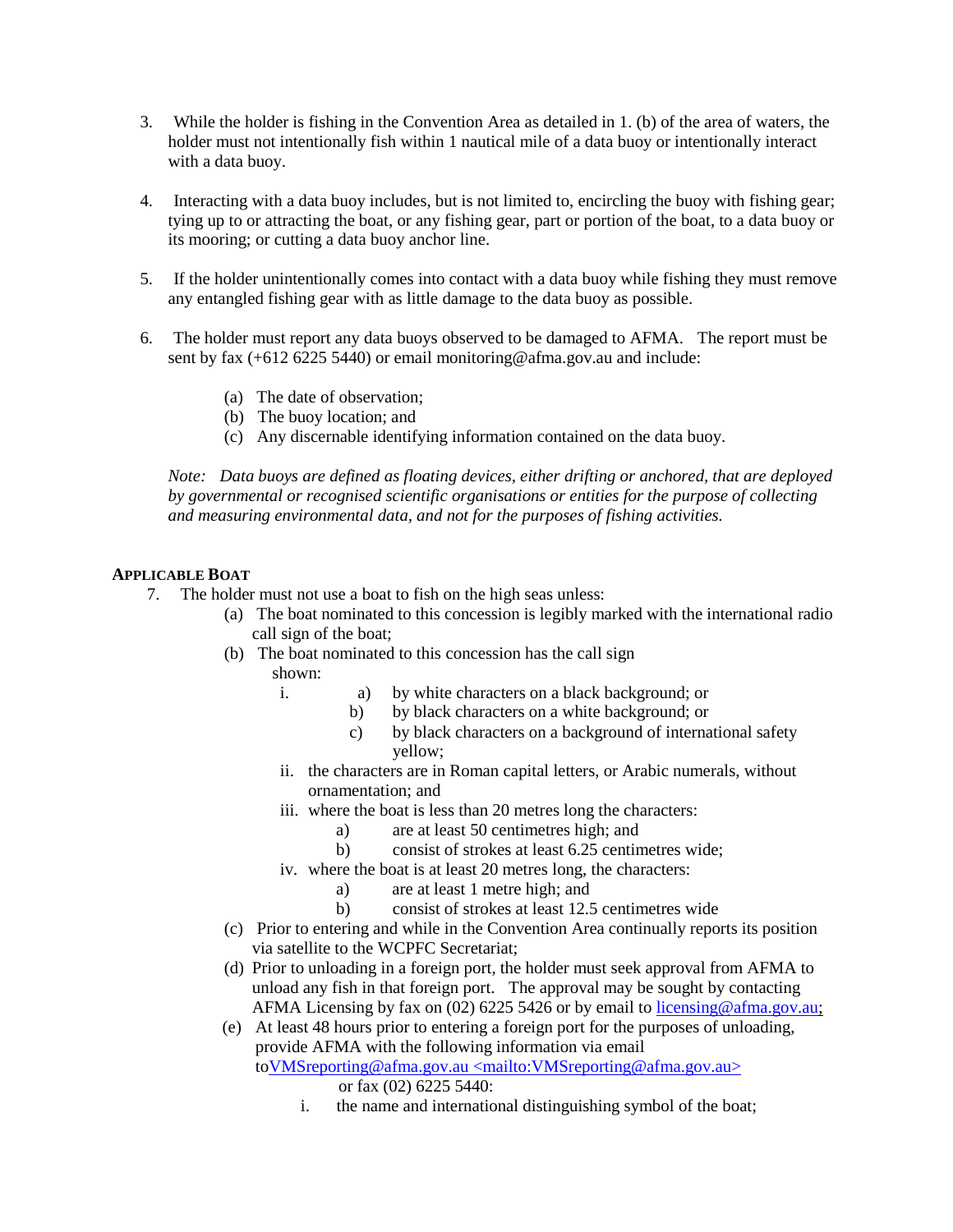- ii. the proposed foreign port or ports of unloading;
- iii. the estimated time and date the boat will arrive at that foreign port; and
- iv. quantities of all species on board the boat.
- (f) The holder complies with the following:
	- i. ensure all fishing gear remains stowed and secured when transiting any other country's EEZ;
	- ii. where the boat has entered any foreign fishing jurisdiction from the high seas for the intention of mooring in port, the boat must travel to port by the most direct route possible, unless approval for fishing within that jurisdiction has been obtained from that country in respect of the boat;
	- iii. where the boat leaves any foreign port, the boat must travel directly to the high seas by the most direct route possible unless approval for fishing within that jurisdiction has been obtained from that country in respect of the boat;
	- iv. not to partake in fishing activity within any foreign fishing jurisdiction during a trip unless approval for fishing within that jurisdiction has been obtained from that country in respect of the boat;
	- v. not to partake in any unloading activity within any foreign port unless an approval for unloading within that foreign port has been obtained from that country in respect of the boat; and
	- vi. cooperates with inspections by foreign fisheries officer authorised by other signatories to the United Nations Stocks Agreement. Failure to comply with an authorised officer's direction may result in this concession being suspended.

### **TRANSHIPPING LIMITATIONS**

- 8. Unless authorised by AFMA, the holder must not carry any fish on board the nominated boat taken by another boat.
- 9. Unless authorised by AFMA, the holder must not tranship skipjack tuna (*Katsuwonus pelamis*) to another boat.

### **GEAR LIMITATIONS**

 10. This concession authorises the use of the following gear only: (a) Gear detailed in Attachment A.

 11. If the holder is fishing north of the parallel of latitude 20 degrees South by purse seine method, they must not deploy or fish around a fish aggregating device;

*Note: 'Fish Aggregating Device' or 'FAD' means an object or group of objects, of any size, that has or has not been deployed, that is living or non-living, including but not limited to buoys, floats, netting, webbing, plastics, bamboo, logs and whale sharks floating on or near the surface of the water that fish may associate with. This does not include equipment authorised by this concession.*

 12. The holder will ensure that the nominated boat shall not deploy at sea, at any one time, more than 350 drifting Fish Aggregating Devices (FADs) with activated instrumented buoys. An instrumented buoy is defined as a buoy with a clearly marked reference number allowing its identification and equipped with a satellite tracking system to monitor its position. The buoy shall be activated exclusively on board the vessel.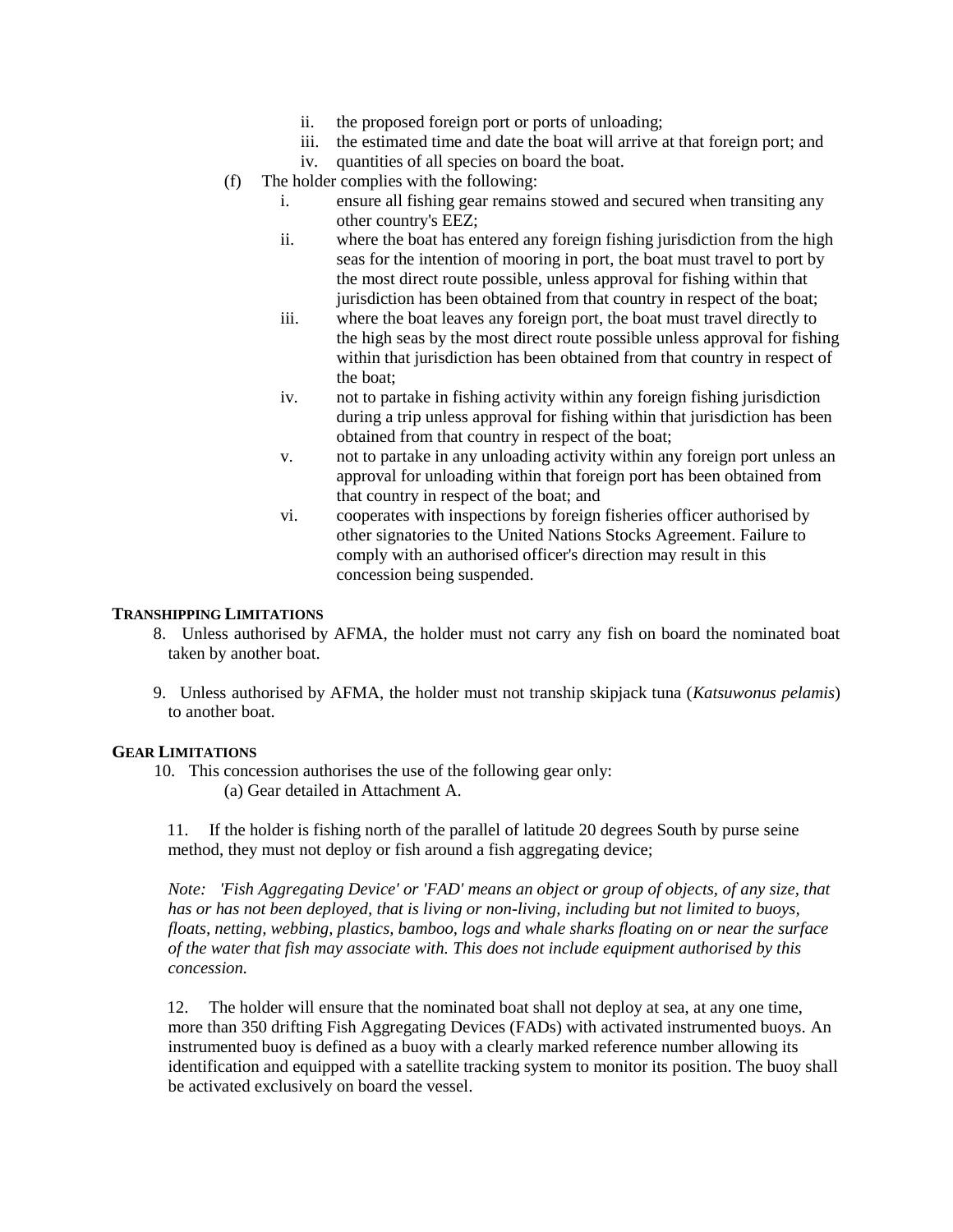# **SPECIES LIMITATIONS**

- 13. This concession authorises fishing for the following species only:
	- (a) Skipjack tuna (Katsuwonus pelamis),
	- (b) Longtail tuna (*Thunnus tonggol*);
	- (c) Northern pacific bluefin tuna (*Thunnus orientalis*);
	- (d)Fish of the *family bramidae* (commonly known as pomfrets or rays bream);
	- (e) Indo-pacific sailfish (*Istiophorus platypterus*); and
	- (f) Shortbill spearfish (*Tetraptusus angustirostris*).
- 14. Any of the following species taken by the holder, being:
	- (a) Albacore tuna (*Thunnus alalunga*);
	- (b) Bigeye tuna (*Thunnus obesus*);
	- (c) Broadbill swordfish (*Xiphias gladiusindo*);
	- (d) Striped marlin (*Tetrapturus audax*); or
	- (e) Yellowfin tuna (*Thunnus albacares*);

must be taken in accordance with the *Eastern Tuna and Billfish Fishery Management Plan 2010*.

The total combined live weight catch of Albacore tuna (Thunnus alalunga), Bigeye tuna (Thunnus obesus), Broadbill swordfish (Xiphias gladiusindo), Striped marlin (Tetrapturus audax) and Yellowfin tuna (Thunnus albacares) is limited to a seasonal catch of 2% of the total live weight of skipjack tuna taken and a trip limit of 50% of the skipjack live weight.

- 15. A maximum 35 tonne limit of Longtail tuna (*Thunnus tonggol*) per fishing year is in place across all Commonwealth fisheries. A 10 fish trip limit per operator will be imposed should the 35 tonne trigger limit be reached in any fishing year.
- 16. When fishing by the purse seine method, north of latitude 20 degrees South, the holder must retain on board the nominated boat and land all Bigeye Tuna (*Thunnus obesus*), Skipjack Tuna (*Katsuwonus pelamis*) and Yellowfin Tuna (*Thunnus albacares*) except those fish considered by the holder to be unfit for human consumption.
- 17. If Bigeye Tuna (Thunnus obesus), Skipjack Tuna (Katsuwonus pelamis) or Yellowfin Tuna (Thunnus albacares) are caught by the purse seine method, north of latitude 20 degrees South, the holder must not discard any fish after the point in the set when the purse seine net is fully pursed and more than one half of the net has been retrieved.

Note: if an equipment malfunction affects the process of pursing and retrieving the net in such a way that this condition cannot be complied with, the holder must make efforts to release the tuna as soon as practicable.

In these conditions "unfit for human consumption" means fish that are meshed or crushed in the purse seine net, fish that are damaged due to depredation, or fish that have died in the net where a gear failure has prevented the retrieval of the net and catch and prevented the release of the fish alive. "unfit for human consumption" does NOT include fish that are considered undesirable in terms of size, marketability or species composition, or fish which are spoiled or contaminated as a result of an act or omission of the holder or crew of the nominated boat.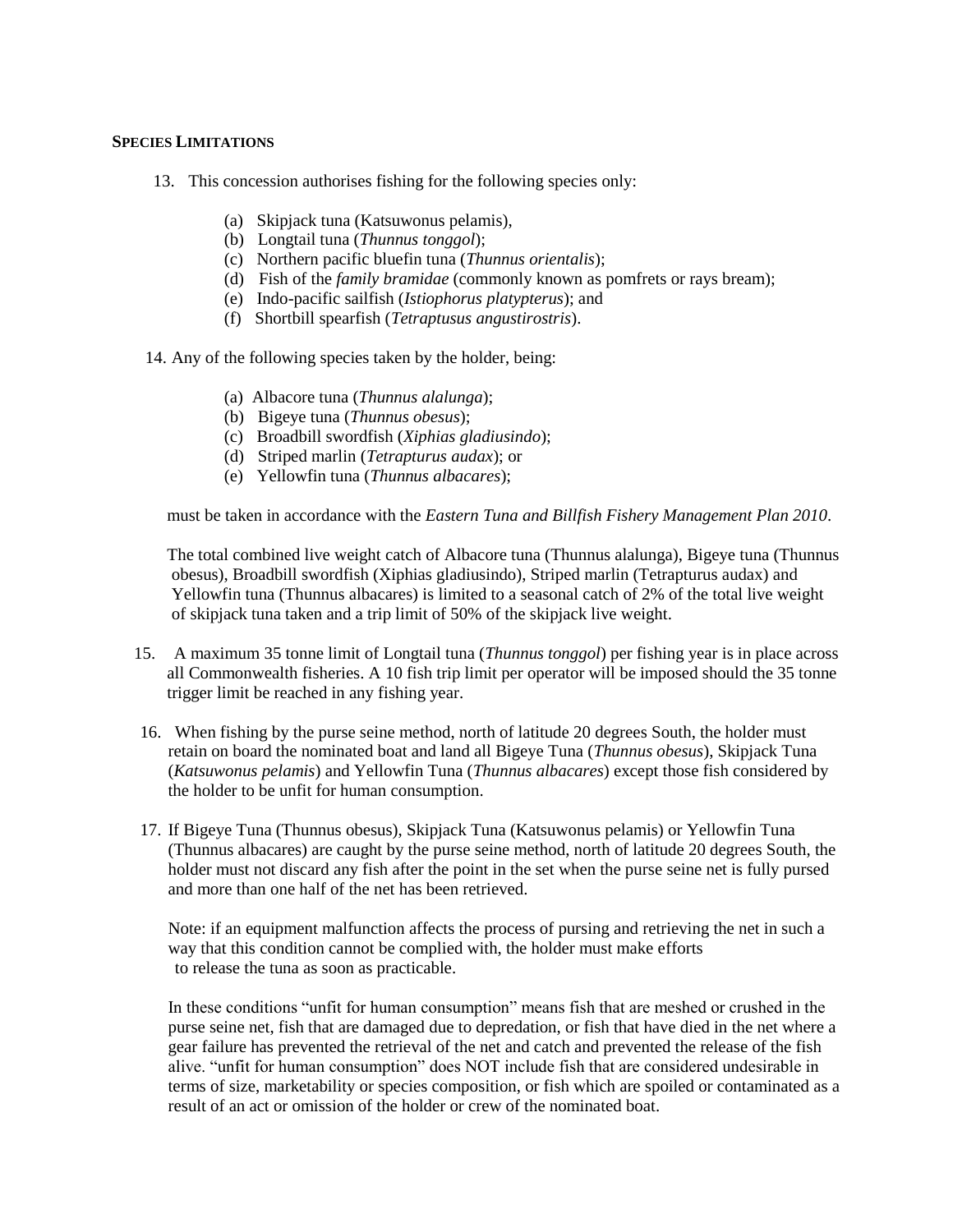- 18. If the holder determines there is insufficient well space to accommodate any Bigeye Tuna (*Thunnus obesus*), Skipjack Tuna (*Katsuwonus pelamis*) or Yellowfin Tuna (*Thunnus albacares*) caught during the final set of a trip north of 20 degrees South, the tuna may be discarded only if:
	- (a) The holder and crew attempt to release the tuna in a live and vigorous state as soon as possible; and
	- (b) No further fishing is undertaken under the authority of this concession after any tuna are discarded.

 19. The holder must not take Southern Bluefin Tuna (*Thunnus maccoyii*) except in accordance with the *Southern Bluefin Tuna Management Plan 1995*.

- 20. If the holder takes a Northern Pacific Bluefin Tuna or Southern Bluefin Tuna then they must:
	- (a) Report to AFMA at email northernbluefin@afma.gov.au (or to fax 02 6225 5439 if email is not possible) at least one hour prior to the boat mooring or anchoring at port the following information:
		- i. NBT/SBT report;
		- ii. the name of the boat;
		- iii. distinguishing symbol of the boat;
		- iv. port of landing;
		- v. date and time of landing;
		- vi. number and weight of Northern Pacific Bluefin Tuna on board;
		- vii. number and weight of Southern Bluefin Tuna on board;
	- (b) Determine whether the fish is a Northern Bluefin or Southern Bluefin:
		- i. if the Bluefin Tuna was taken north of 28 degrees south or was greater than 220cm fork length, it may be deemed to be a Northern Bluefin Tuna; or
		- ii. if the Bluefin Tuna was taken south of 28 degrees south, between 1 January and 1 May and was greater than 200cm, it may be deemed to be a Northern Bluefin Tuna; or
		- iii. If the Bluefin cannot be deemed a Northern Bluefin in part  $(b)(i)$  or  $(b)(ii)$ the holder must;
			- a) deem the Bluefin tuna to be a Southern Bluefin Tuna; or
			- b) supply a sample of the fish to an AFMA approved testing agency. The sample must comprise of an intact tail section of the fish (small part of the keel and caudal finlets). The kept part should contain a small section of muscle and caudal fins may be trimmed for transport purposes; or
			- c) Export the fish to the Tokyo Metropolitan Central Wholesale Market (Tsukiji market), documented as a Southern Bluefin Tuna (SBT) on the CDRs; and then provide the documentation from the Tsukiji market showing that the fish in question was sold as a Pacific Bluefin Tuna (AFMA will then deem the fish as Pacific Bluefin Tuna and reverse the CDR and SBT quota decrementation).

Should the landed tuna be deemed a Southern Bluefin Tuna (either by the holder or through identification) the holder must comply with all requirements of the *Southern Bluefin Tuna Management Plan 1995.*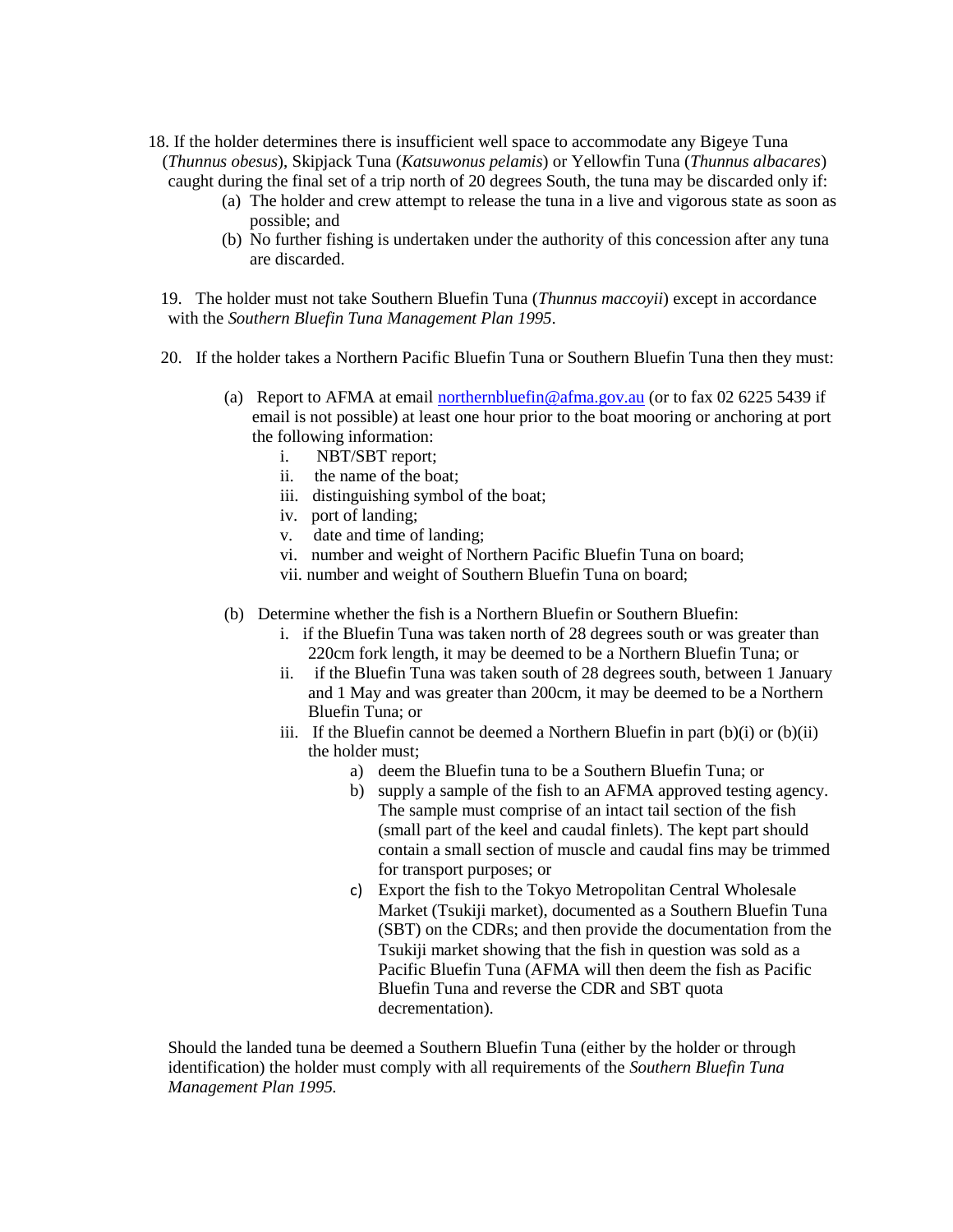### 21. Fishing for bait is subject to the following limitations:

## (a) QUEENSLAND

If this concession allows access to waters off the State of Queensland, the holder is permitted to fish for bait in those waters.

# (b) NEW SOUTH WALES

The holder is only permitted to fish for bait off New South Wales in Commonwealth waters, outside 3nm.

# (c) VICTORIA AND TASMANIA

The holder while operating in waters of Tasmania and Victoria may use a lampara net, lift net and/or small scale purse seine to fish for:

- i. unlimited amounts of *Emmelichthyes, Trachurus, Sardinops, Clupea, Engaulis* and *Scomber australasicus* for use as live bait; and
- ii up to three tonnes per trip in total comprising *Emmelichthyes, Trachurus, Sardinops, Clupea, Engaulis* and *Scomber australasicus* for use as dead bait.

# **BY CATCH LIMITATIONS**

22. (a) NEW SOUTH WALES

The holder must not take more than the following amounts of finfish per trip while operating in Commonwealth waters off New South Wales:

- i. 200 kilograms in total of Finfish of the Class *Osteichthyes* (bony fishes).
- (b) ALL WATERS

The holder must not take any of the following species:

School shark (*Galeorhinus galeus*), Gummy shark (*Mustelus antarcticus*), Elephant fish of the Families *Callorhinchidae, Chimaeridae* and *Rhinochimaeridae*, Sawshark (*Pristiophorus cirratus* and *Pristiophorus nudipinnis*), Blue Eye Trevalla (*Hyperoglyphe Antarctica* and *Schedophilus labyrinthica*), Blue grenadier (*Macruronus novaezelandiae*), Blue warehou (*Seriolella brama*), Flathead (*Platycephalus* sp., *eoplatycephalus* sp.), Gemfish (*Rexea solandri*), Jackass morwong (*Nemadactylus macropterus*), John dory (*Zeus faber*), Ling (*Genypterus blacodes*), Mirror dory (*Zenopsis nebulosus*), Ocean perch (*Helicolenus* sp.), Orange roughy (*Hoplostethus atlanticus*), Redfish (*Centroberyx affinis*), Royal red prawn (*Haliporoides sibogae*), School whiting (*Sillago findersi*), Silver trevally (*Pseudocaranx dentex*), Spotted warehou (*Seriolella punctata*), Blue marlin (*Makaira mazara*), Black marlin (*Makaira indica*), Black cod (*Epinephelus daemelii*) and Deepwater sharks (*Centroscymnus coelolepis, Centroscymnus crepidater, Centroscymnus owstoni, Centroscymnus plunketi, Centroscyllium kamoharai, Dalatias licha, Dalatias calcea, Dalatias quadrispinosa, Etmopterus bigelwi, Etmopterus dianthus, Etmopterus dislineatus, Etmopterus evansi, Etmopterus fusus, Etmopterus granulosus, Etmopterus lucifer, Etmopterus molleri* and *Etmopterus pusillus*).

#### **CARRYING OF SHARK OBLIGATIONS**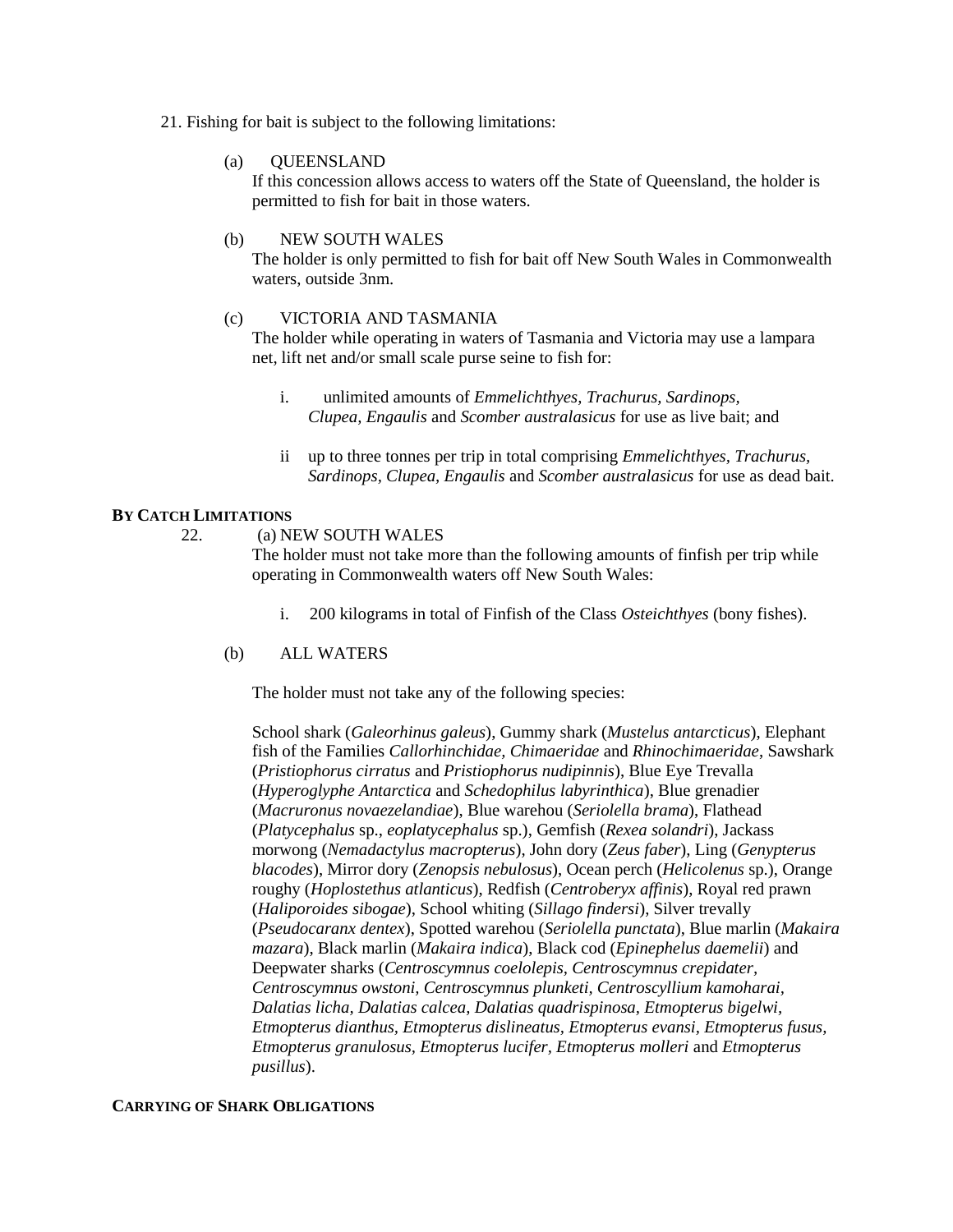23. The holder must not carry or possess any shark (*Class Chondricthyes*) dorsal, pectoral, caudal, pelvic or anal fins on board the boat nominated to this concession that are not attached to the shark's carcass.

### **OTHER OBLIGATIONS**

 24. The holder must comply with the measures that would otherwise apply to foreign fishing boats as prescribed in Schedule 3 (prescribed measures Western and Central Pacific Fisheries Commission) of the *Fisheries Management (International Agreements) Regulations 2009*. Any contravention of a measure contained within the *Fisheries Management (International Agreements) Regulations 2009* will be a contravention of this condition.

 25.If a boat is nominated to this concession, at all times when the boat is being used under this concession, the holder must have provided to AFMA a current emergency contact facility for the nominated boat.

 26. An emergency contact facility must enable AFMA to contact the boat immediately and directly at any time when the boat is at sea, including in the event of an emergency.

 27. AFMA must be notified immediately of any change in contact details, by fax sent to (02) 6225 5426 or by email to licensing@afma.gov.au <mailto:licensing@afma.gov.au>; and the boat must not depart on a fishing trip unless AFMA has been so notified of the change in contact details.

*Note: The emergency contact facility may take the form of a satellite phone number, or skipper or crew member's mobile phone number - any number that may be used by AFMA to contact the boat while it is at sea at any time, including in the event of an emergency.* 

#### **AGENT OBLIGATIONS**

 28. The holder accepts concurrent liability for all conduct by its servants or agents infringing the *Fisheries Management Act 1991* (or the Regulations, Management Plans or concession conditions made by virtue of that Act) who may be engaged by the holder to conduct on the holder's behalf activity under this concession.

Liability for the conduct of the holder's servants or agents arises, even if the conduct may be, or actually is, beyond the scope of the servant or agent's actual or apparent authority where it is a breach that occurs during the conduct of activity authorised by this concession.

The holder may avoid concurrent liability for conduct whilst conducting activity under this concession if, but only if, the holder can establish that the infringing conduct could not possibly have been prevented by any action or precaution that the holder might have reasonably taken.

The giving of an indemnity by the servant or agent to the holder for any penalties incurred by the holder, for infringing conduct by the servant or agent is not, of itself, a reasonable precaution to prevent infringing conduct.

*The giving of an indemnity by the holder to the servant or agent would be prohibited and unenforceable on public policy grounds as encouraging the offending conduct.*

### **TEMPORARY ORDER OBLIGATIONS**

 29. The holder must comply with any Temporary Order made under sub section 43(2) of the *Fisheries Management Act 1991* and to the extent that any provision herein is inconsistent with such Temporary Order sub section 43(9) provides that the provision herein is overridden by the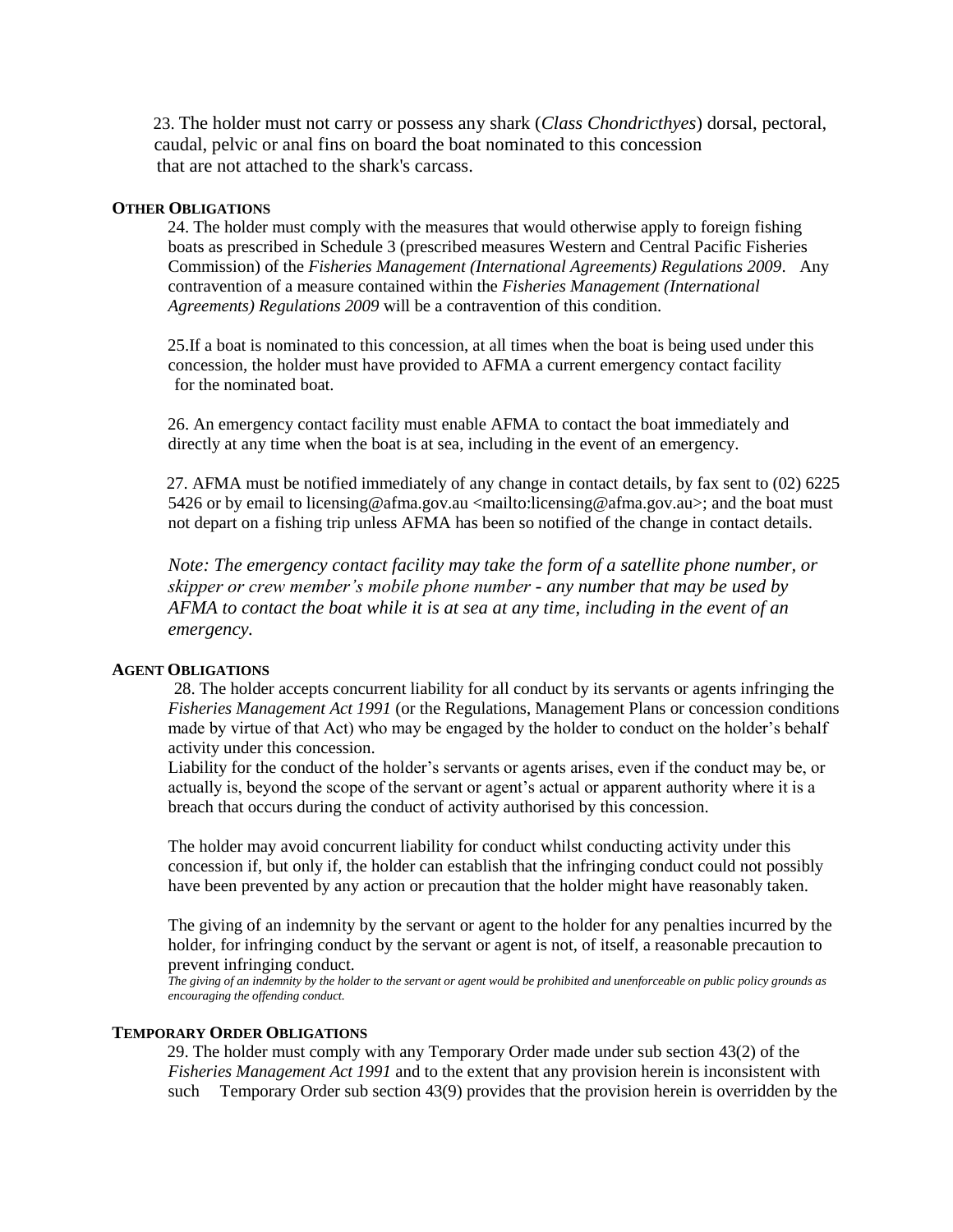Temporary Order until the Temporary Order ceases to have effect*.*

# **NAVIGATING IN CLOSED ZONES**

30. AFMA may suspend this concession in accordance with this condition, pursuant to section 38(1)(c) of the *Fisheries Management Act 1991,* if it reasonably appears by VMS transmission from the nominated boat, that there is a failure by that boat while in a closed zone for the purposes of regulation 37B of the *Fisheries Management Regulations 1992*, to meet the exempting provisions of sub regulations 37C(2), or (3) or sub regulation 37D(2) or (3)*.* Such suspension will then continue until the concession holder provides a full written explanation, to the satisfaction of the delegate responsible for issuing that suspension, of the lawful reason for the boat being in that closed zone at that time, or until the expiration of the suspension under sub section 38(2); whichever is the earlier.

# **OBSERVER/MONITORING OBLIGATIONS**

- 31. When directed by AFMA the holder must:
	- a) give the AFMA Observer Section at least 72 hours notice of an intention to depart on a fishing trip, by telephone (02 6225 5506, or 0427 016 859) or by email: observers@afma.gov.au <mailto:observers@afma.gov.au>; and
	- b) ensure that the boat does not leave port until:
		- i. AFMA has notified the holder, or a person acting on behalf of the holder, whether it directs that an observer is to be carried on the boat; and

ii. if the boat is equipped with electronic monitoring equipment, an electronic monitoring function test has been completed, AFMA has been notified of the result of the test, and AFMA has notified the holder, or a person acting on behalf of the holder, that it is satisfied that the equipment is working correctly.

32. The boat must carry an observer if the holder is planning to fish within the EEZ and north of latitude 20 degrees South.

*Note 1: These conditions are in addition to the conditions concerning the taking of observers that are prescribed in the Fisheries Management Regulations 1992 (the Regulations). Those conditions are in Schedule 1, Division 3, regulations 9E to 9G* 

*Note 2: AFMA may direct under the Regulations that an observer be carried, even if electronic monitoring equipment is installed and is to be operated.* 

# **INTERACTIONS WITH WILDLIFE OBLIGATIONS**

- 33. When fishing by the purse seine method in the Convention Area as detailed in 1 (b) of the area of waters and a Whale Shark (*Rhincodon typus*) or cetacean is sighted by the holder prior to the setting of a purse seine net, the holder must not intentionally set a purse seine net around the Whale Shark or cetacean.
- 34. When fishing by the purse seine method in the Convention Area as detailed in 1 (b) of the area of waters and a Whale Shark (*Rhincodon typus*) or cetacean is unintentionally encircled in a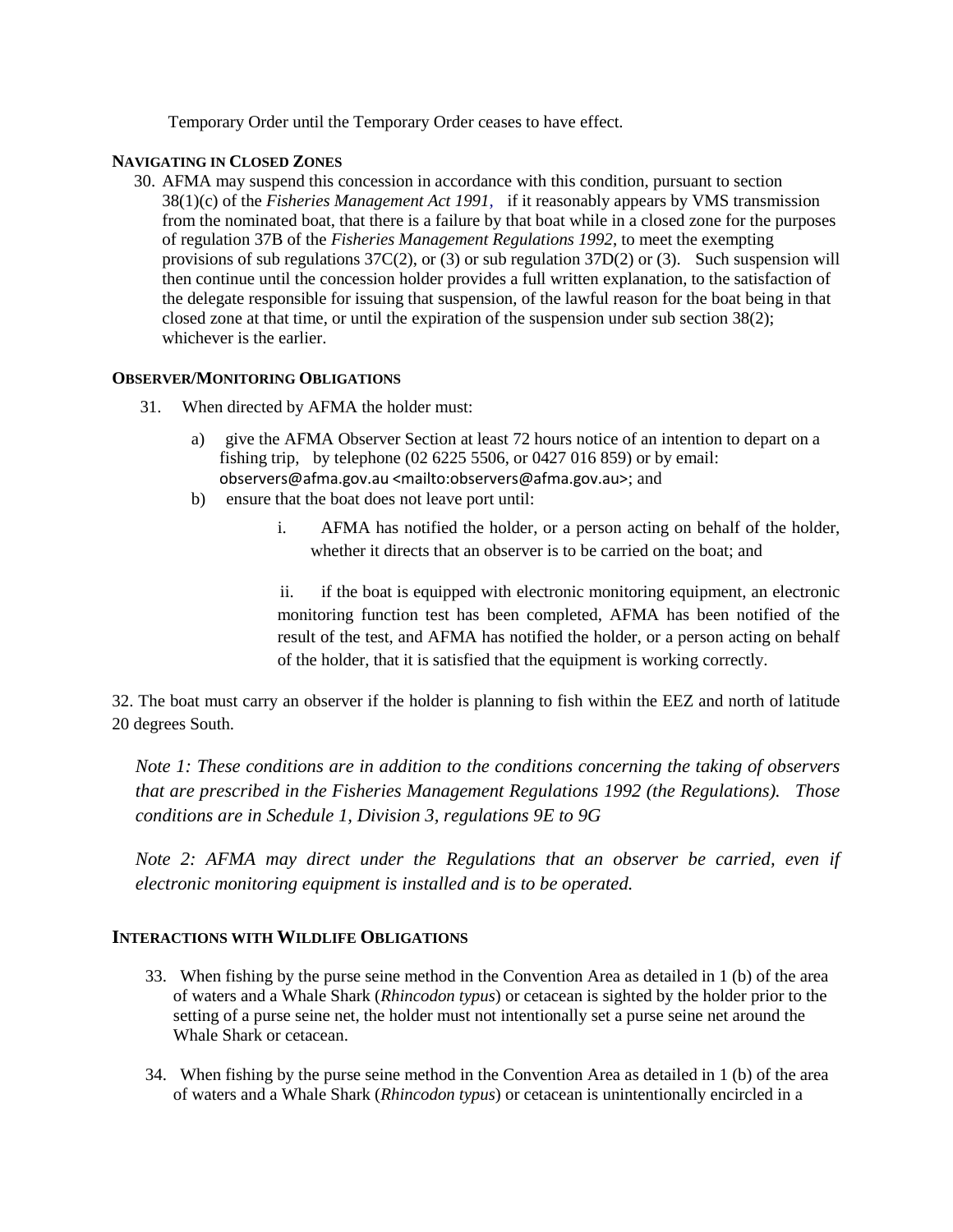purse seine net, the holder must:

- (a) Take all reasonable steps to ensure the safe release of the Whale Shark and/or cetacean(s); and
- (b) Report the interaction to AFMA via the Wildlife and Other Protected Species Form attached to the Purse Seine Daily Fishing Logbook. The holder must ensure the following additional information is included in the comments section of the form:
	- a. A short description of the interaction including details of how and why the interaction occurred; and
	- b. The steps taken to ensure the safe release of the Whale Shark and/or cetacean(s).

# **MANDATORY AFMA SUPPLIED VMS**

# 35. Direction to Fit

- 1. When directed by AFMA in writing, the concession holder (or a person acting on the holder's behalf) must;
	- a. make available, within 14 days of the date of the written direction, the boat nominated to this concession for the purposes of installation of an AFMA Vessel Monitoring System unit (AFMA VMS unit) by an AFMA approved technician, and
	- b. Provide all reasonable assistance to the AFMA approved technician including (but not limited to);
		- i. the provision of an un-interrupted connection to the boat's main power source, and
		- ii. an appropriate position for the mounting of the AFMA VMS unit.
- 2. When directed by AFMA in writing, the concession holder (or a person acting on the holder's behalf) must;
	- a. make available, within 14 days of the date of the direction, the boat nominated to this concession for the purposes of removal of the AFMA VMS unit by an AFMA approved technician, and
- b. Provide all reasonable assistance to the AFMA approved technician.

Concession holder must not interfere with AFMA VMS Unit

3. The concession holder (or a person acting on the holder's behalf) must not interfere, or attempt to interfere, with the operation of the AFMA VMS Unit.

# **Definitions:**

*AFMA VMS Unit Means a Vessel Monitoring System (VMS) unit wholly owned by AFMA, marked with AFMA identifications and supplied by AFMA and fitted by an AFMA approved technician.*

*Interfere For the purposes of these conditions 'interfere' includes, but is not limited to;*

- *Physical obstruction or removal of the AFMA VMS unit, or*
- **Phytherately disconnecting or otherwise interfering with the power supply to the AFMA VMS unit,** *or*
- *Deliberate physical interference with the casing or any external or internal components of the AFMA VMS unit.*

**Notes**